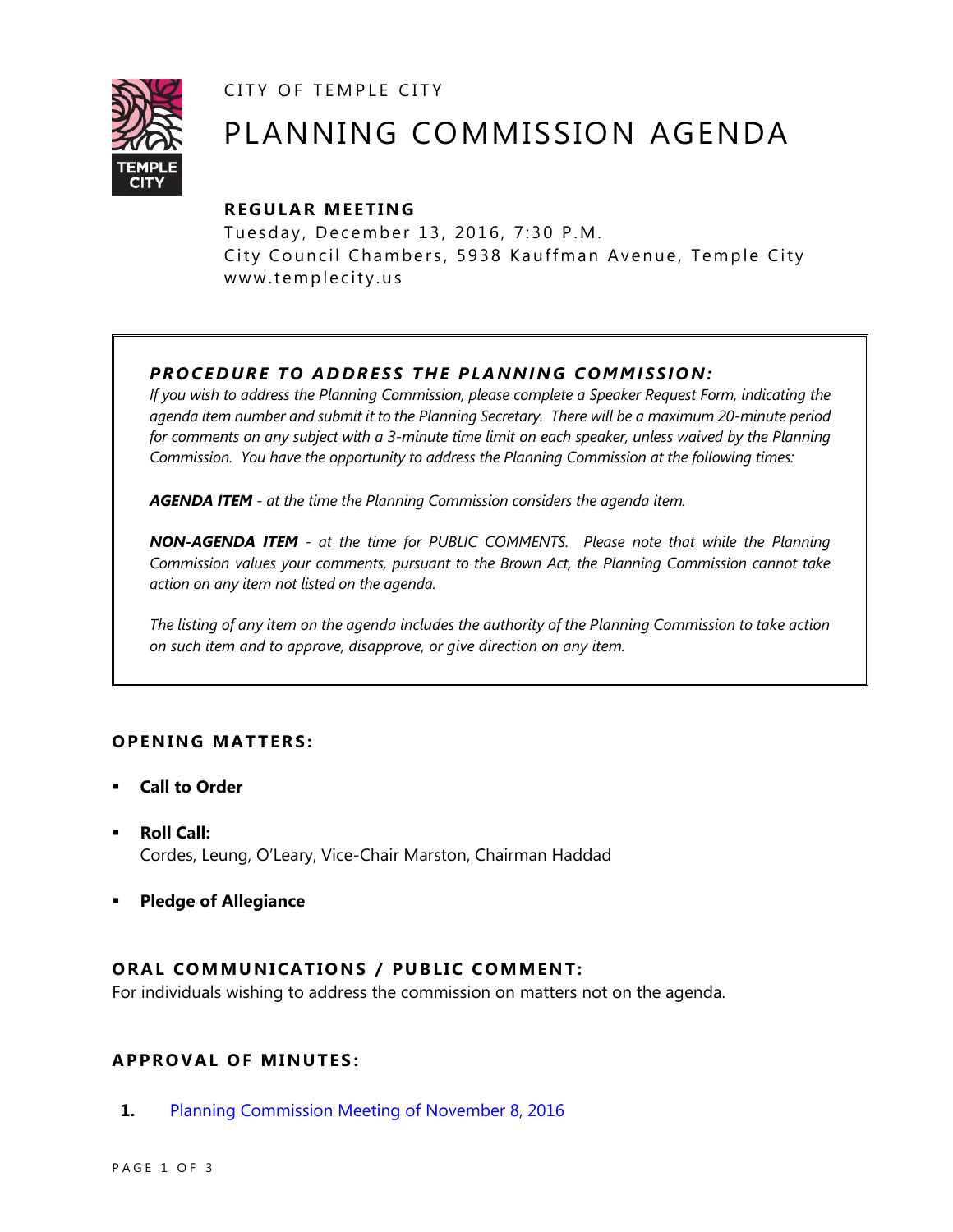## **PUBLIC HEARING ITEMS:**

**2. File: PL 15-415.** [A conditional use permit for the establishment of an afterschool tutoring](https://ca-templecity.civicplus.com/DocumentCenter/View/7175)  [business. The business proposes to operate between 7:00 a.m. and 7:00 p.m., Monday through](https://ca-templecity.civicplus.com/DocumentCenter/View/7175)  Saturday. [The proposed maximum number of students is 20.](https://ca-templecity.civicplus.com/DocumentCenter/View/7175)

| Address: | 5644 Rosemead Boulevard |
|----------|-------------------------|
|          |                         |

- Recommendation: That the Planning Commission adopt the attached Resolution finding that the project is exempt from CEQA and approve File PL 15-415 subject to the proposed recommended conditions of approval.
- Project Planner: Hesty Liu, AICP, Associate Planner hliu@templecity.us
- **3. File: PL 16-462.** A conditional [use permit for the establishment of a fitness center/gymnasium,](https://ca-templecity.civicplus.com/DocumentCenter/View/7174)  providing fitness training [and classes. The proposed hours of operation are from 6:00 a.m. to](https://ca-templecity.civicplus.com/DocumentCenter/View/7174)  [9:00 p.m., Monday through Friday; and from 7:00 a.m. to noon](https://ca-templecity.civicplus.com/DocumentCenter/View/7174) on Saturdays. The business will [be closed on Sundays.](https://ca-templecity.civicplus.com/DocumentCenter/View/7174)
	- Address: 5214 Rosemead Boulevard
	- Recommendation: That the Planning Commission adopt the attached Resolution finding that the project is exempt from CEQA and approve File PL 16-462 subject to the proposed conditions of approval.
	- Project Planner: Hesty Liu, AICP, Associate Planner hliu@templecity.us

### DISCUSSION ITEM(S):

**4. None**

#### **FUTURE AGENDA ITEMS AND REPORTS:**

**5. Planning Manager's Report**

Update on current projects and future agenda items.

### **6. Comments from Commissioners**